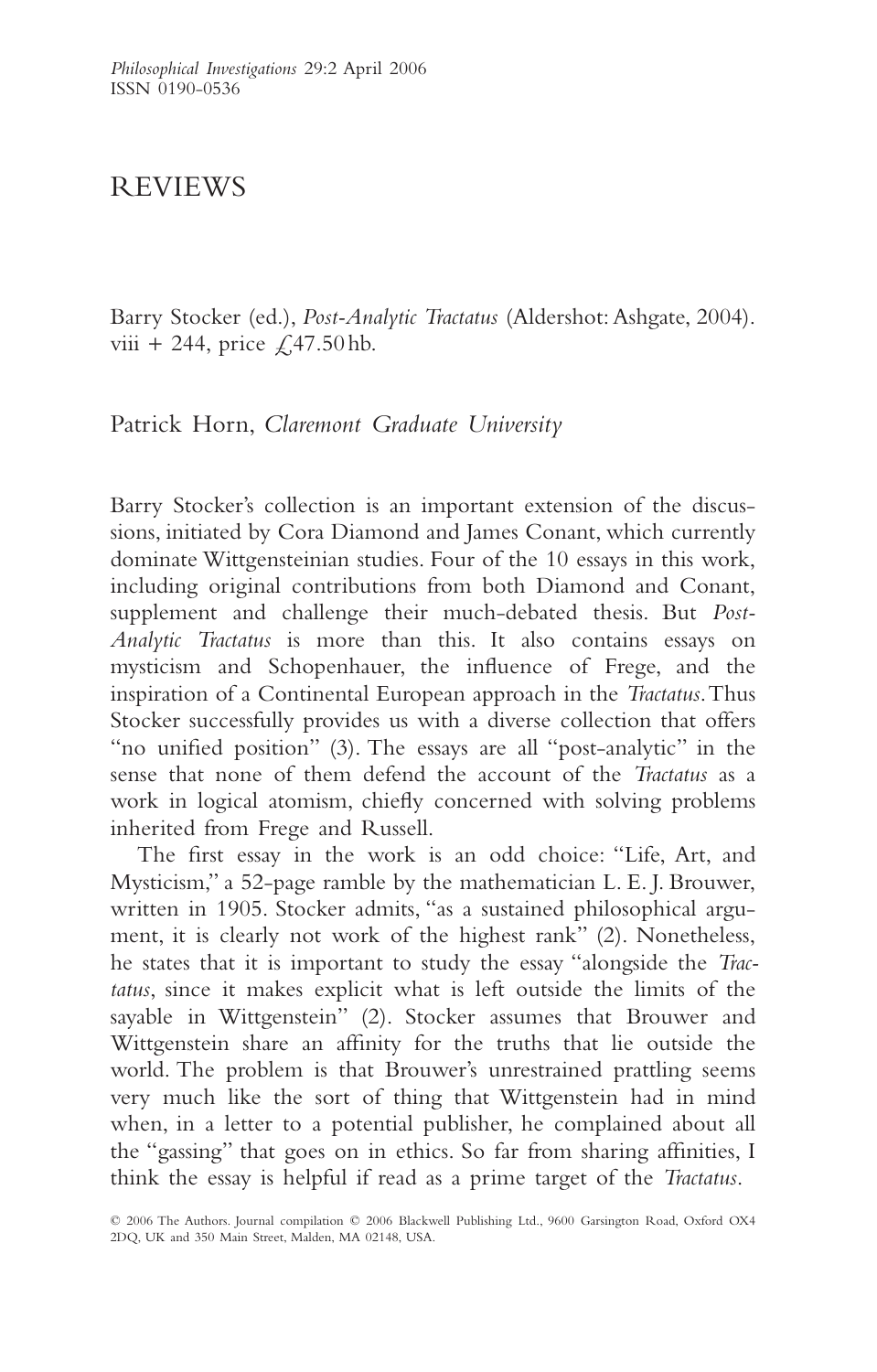Chapter two, "Logic and Ethics as the Limits of the World" by Anthony Rudd, concerns the influence of Schopenhauer on the *Tractatus*. Rudd argues that this influence comfortably fits Wittgenstein in the tradition known as expressivism. For the early Wittgenstein, it is the view that "the phenomenal world itself is expressive of an underlying metaphysical reality"(48). Rudd further argues that Wittgenstein has a Schopenhauerian understanding of happiness and the will.Thus the essay reminds us of the undeniable significance of Schopenhauer in the writing of the *Tractatus*. But in order to make his particular case, Rudd relies heavily upon the *Notebooks 1914–16*, a common, though disconcerting, practice which ignores the economy of language that is so essential to the final published work.

Michael Kremer's problem in chapter three, "To What Extent is Solipsism a Truth?", is to show that there is a certain conception of "showing" in the *Tractatus*, which is not engaged in philosophical theorizing."Talk of showing can, innocently enough, direct us to the practical abilities and masteries that are part of our ongoing talking, thinking and living" (63). That remark from Kremer is itself innocent enough except that it leads him to try to redeem mysticism in the *Tractatus* by virtue of a "practical reading" in which one sees mysticism as knowing how to live. More specifically, "knowing how to live" means having a Christian commitment to be "*in* the world, in service of others, without being *of* the world" (79). Kremer's leap from Wittgenstein's three remarks about "the mystical" to a fullblown orthodox Christian commitment is not convincing given current historical and textual evidence.

Chapter four is Kelly Dean Jolley's "Frege at Therapy," an excellent little essay concerning one significant way in which Frege influenced Wittgenstein. Jolley tries to show that "therapy *begins* in Frege" (85). He recounts Frege's famous response to Benno Kerry, an appeal to the "so-called Context Principle: *never to ask for the meaning of a word in isolation, but only in the context of a proposition*" (88). This response, argues Jolley, involves Frege in reminding Kerry of something that he already knows by virtue of his own practices. Furthermore, says Jolley, Frege's response is the model for Tractarian elucidation.This last claim is a bit of an overstatement given Wittgenstein's radical expansion of Frege's notion of a formal concept, but Jolley's essay is no less worthwhile for this.

" 'Making Sense' of Nonsense: Conant and Diamond Read Wittgenstein's *Tractatus*" is Diarmuid Costello's contribution to this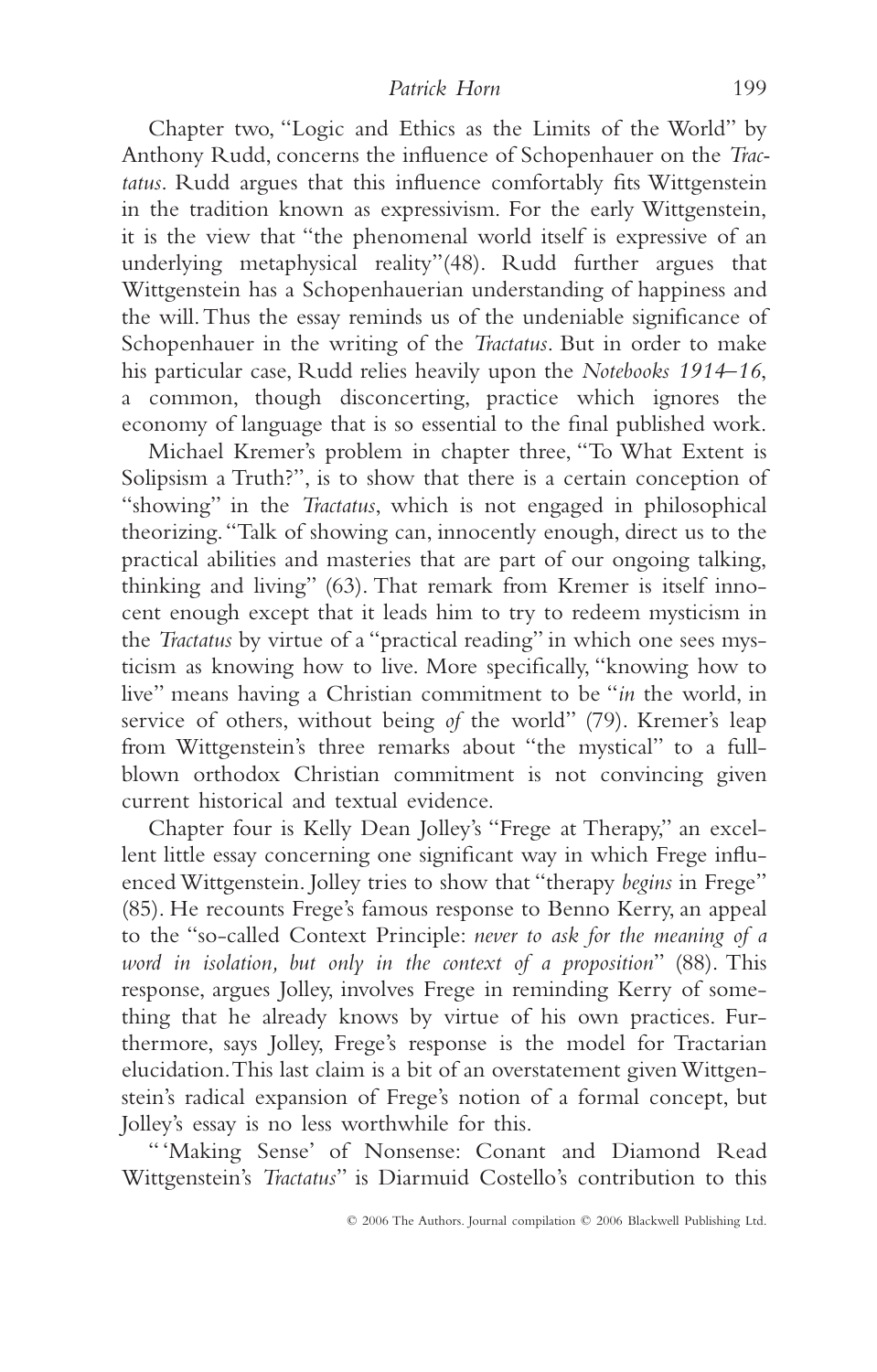work. The essay is a generally helpful summary of the debate between Diamond and Conant on the one hand and P. M. S. Hacker on the other. However, Costello raises some important criticisms of the thesis at the very end of the essay. He notes that Diamond and Conant have done very little to address the counter historical evidence arising from the period of Wittgenstein's return to philosophy in 1929. Costello also concludes that if the Diamond-Conant reading is correct, then the *Tractatus* has been so far an unmitigated failure as an effort to get readers to abandon philosophical theorising. Costello seems comfortable with the Diamond-Conant reading despite his own recognition of historical and textual evidence to the contrary.

Chapter six is Daniel D. Hutto's "More Making Sense of Nonsense," the closest thing to a traditional reading of the *Tractatus* that one will find in this book. He does not crudely dismiss Conant and Diamond by simply reciting the popular notion of a radical break between the early and later Wittgenstein. Rather, Hutto brilliantly retains what is valuable about the Diamond-Conant thesis, namely, that it compels us to pay more attention to the much neglected style of Wittgenstein's authorship, i.e. the peculiar sense in which it is antimetaphysical. Unfortunately and surprisingly, Hutto thinks that the later Wittgenstein's notions of "grammar" and "form of life" replace "objects" in the bid to *fix* logical possibilities. This move by Hutto might lead one to think that Wittgenstein was ultimately interested in providing us with theories rather than struggling to get himself and other philosophers to resist the desire for theories.

Chapter seven brings us to Diamond's entry, "Saying and Showing: An Example from Anscombe."The example is "'Someone' is not the name of someone" and it was used by Anscombe to show how commenting on the *Tractatus* often involves one in trying to say something and then concluding that it cannot be said. Diamond argues that the example is much more complicated than Anscombe seems to appreciate. Complex issues arise concerning the nature of clarification and elucidation. These complexities, according to Diamond, can be sorted out by attention to the role of tautology in elucidation. The addition of a tautology to the original proposition does not change the proposition, but it may help to reveal what inferences are available and what inferences are not. Diamond is very likely correct about Wittgenstein's intentions concerning elucidation. But she does not address the fact that "tautology" in the *Tractatus* is

<sup>© 2006</sup> The Authors. Journal compilation © 2006 Blackwell Publishing Ltd.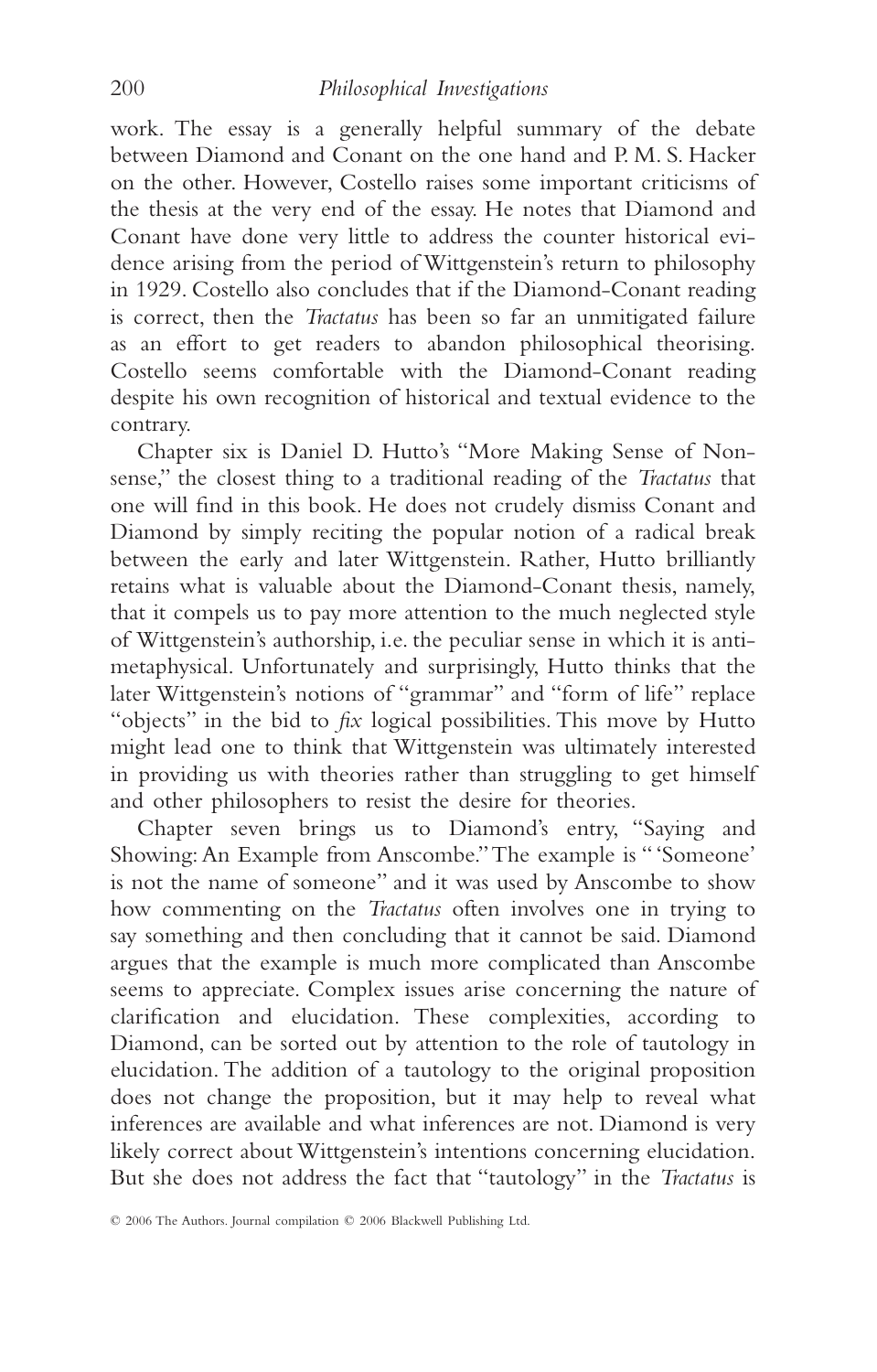the tautology of a calculus that Wittgenstein assumes is shared by thought and reality, an assumption which he later came to see as an error.

James Conant's contribution to this work is "Why Worry about the *Tractatus*?", a very helpful summary of the traditional position that he opposes. He shows that how one interprets the *Tractatus* has strong implications for how one interprets the later works. Those who think that the *Tractatus* is a failed theory concerning the relation of thought to language are more apt to think, often unwittingly, that the later works are attempts to discover a more successful theory. Thus Conant's main contention here is to show what is at stake in the debate over the *Tractatus*, namely, that the later works become "mired in an essentially pseudo-Tractarian problematic" (177). He quotes section 374 of the *Philosophical Investigations*, which he takes to be a nice summary of Wittgenstein's continuity: "The great difficulty here is not to represent the matter as if there were something one *could not* do" (182). Conant is correct to argue that Wittgenstein held a similar position when writing the *Tractatus*, a vital feature of the whole of his authorship. But Conant seems resolutely blind to the ways that the *Tractatus* failed as an expression of that position.

Barry Stocker, the editor of this work, contributed chapter nine, "Transcendence and Contradiction in the *Tractatus*." He defends the position that the *Tractatus* is best understood as a continuation of the Kantian project of "exposing and dissolving dialectical illusion, on the assumption that dialectic is a natural product of the theoretical interests of pure reason and that it is unavoidable" (193). Stocker emphasises proposition 6.13 in which Wittgenstein says, "Logic is transcendental." He takes this to mean that states of affairs depend upon there being something that transcends them. Stocker unconvincingly concludes that the *Tractatus* shows us both that metaphysical views necessarily involve one in contradictions and that a metaphysical view is inevitable whenever one discusses language, objects, logic, etc.

The last essay in the book is from Barry Allen, "Wittgenstein's Onto-Logic."Allen argues that Wittgenstein unwittingly takes up the problems of onto-logic. By onto-logic he means:"it wants to ground the *logical* possibility of truth in language on the *ontic* possibility of the entity whose being (existence and identity) makes a discourse true" (217). He tries to support this contention by demonstrating the similarities of the *Tractatus* with Aristotle (if not Heraclitus),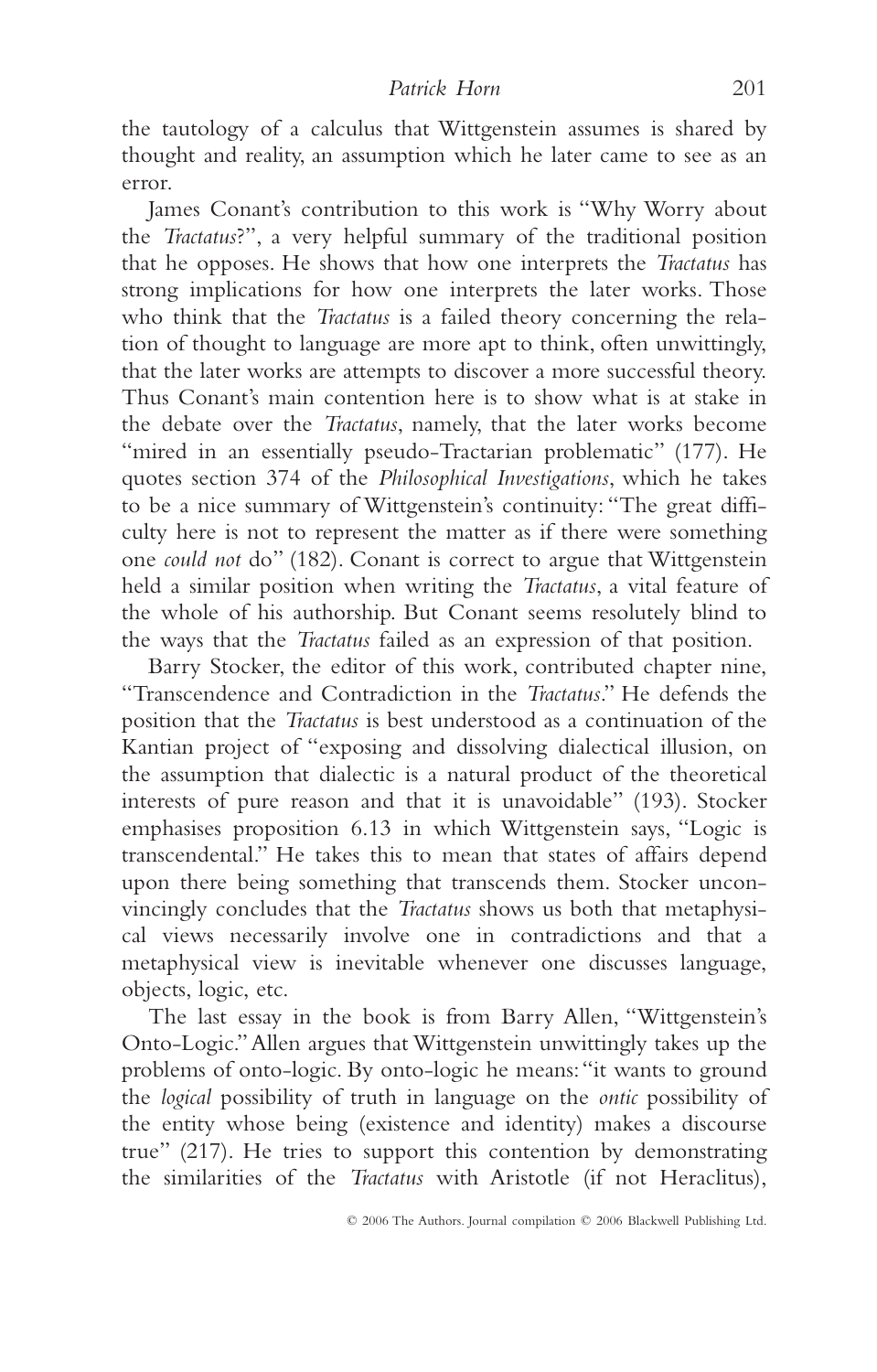particularly concerning the notion of propositions as models or projections of reality (219). Allen seems unfazed by his own admission that Wittgenstein claimed never to have read Aristotle. He rightly emphasises Wittgenstein's remark, "Logic must take care of itself." But for Allen it becomes an opportunity to discuss ontology, something that Wittgenstein himself never discusses in the *Tractatus*.

The variety of speculation concerning what it is that Wittgenstein was doing, whom he was criticising and whom he was borrowing from, is a testament to the greatness of the *Tractatus*. Barry Stocker's *Post-Analytic Tractatus* is a worthy contribution to this variety. But it leaves me longing for someone to write a book about how Wittgenstein's early and later works were a kind of selfcriticism of all the temptations and difficulties that he found in his own philosophical work.

*School of Religion 831 N. Dartmouth Claremont, CA 91711 USA*

Max Kölbel and Bernard Weiss (eds.), *Wittgenstein's Lasting Significance* (London: Routledge, 2004).  $x + 308$ , price  $\angle 60.00$  hb, ISBN 0-415-30517-9.

Constantine Sandis, *Oxford Brookes University*

The majority of the essays which make up this intriguing new collection on Wittgenstein were first presented at a conference held at the University of Wales conference Centre in July 2001. Their general theme is advertised on the dust jacket as being the relevance of Wittgenstein to modern thought. None of the essays, however, is particularly concerned with such a significance*;* rather, they are concerned with the current state of Wittgenstein scholarship*.* Almost half the book focuses on disputes surrounding Tractarian exegesis and the extent to which the early Wittgenstein's thought differs from that

<sup>© 2006</sup> The Authors. Journal compilation © 2006 Blackwell Publishing Ltd.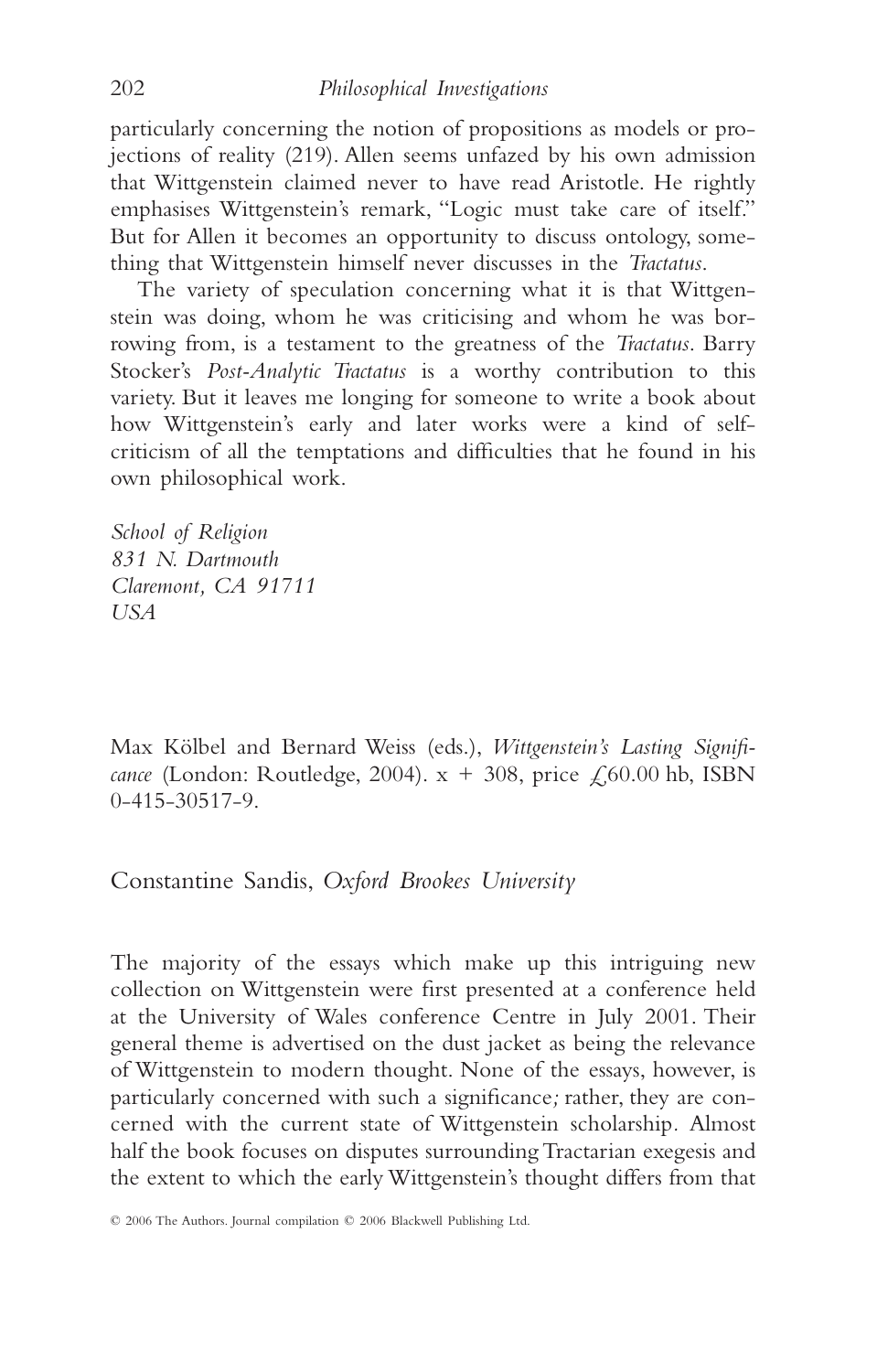of the later Wittgenstein, while two additional essays focus on exegetical matters relating to what has somewhat arbitrarily come to be known as Wittgenstein's third period, the one in which he wrote *On Certainty.* The remaining contributions highlight some of the more marginalised aspects of Wittgenstein's philosophy, such as his remarks on the foundations of mathematics, and his relation to continental philosophy. Ironically, none of the essays directly focus on the *Investigations* (though Huw Price comes close in his essay on "Wittgenstein's Linguistic Pluralism"), which is without question the most significant of Wittgenstein's works, and arguably also the most influential (at least within philosophy: the *Tactatus* having been the inspiration for a number of left-field poetical and musical works).

The overall impression we get, therefore, is that Wittgenstein's thought survives only in academic debate about how to interpret it, and that may unfortunately not be far from the truth. Long gone are the days when philosophical claims and theories were routinely subjected to all kinds of Wittgensteinian litmus tests. Wittgenstein rapidly became a *great* historical figure in philosophy but, to our current philosophical community's loss, this appraisal has also helped turn him into a *mere* historical figure.

The contributors of this volume are philosophers (many of whom would not call themselves Wittgensteinian) whose body of work covers a wide range of philosophical issues. The fact that these prominent philosophers find Wittgensteinian exegesis valuable, seems to me to be the *real* tribute to Wittgenstein's lasting significance. As it is impossible to do justice to each and every contribution within the confinements of a book review, I shall instead focus on the question of how to interpret the *Tractatus*, with only a few indicative remarks concerning the rest of the book.

The essays on the *Tractatus* are compulsory reading for anyone interested in Tractarian exegesis. Meredith Williams and Peter M. Sullivan put forward a forceful case against a "resolute" reading of the *Tractatus*, leading James Conant and Cora Diamond to respond in a joint essay that makes what is, in my opinion, the most illuminating and persuasive case for their position presented so far. For the uninitiated, the resolute reading claims that, given that Wittgenstein's theory of meaning leads him to assert that the propositions of the *Tractatus* are nonsensical, it is simply out of the question that Wittgenstein might have nevertheless taken the propositions in question to be capable of showing us something that cannot be said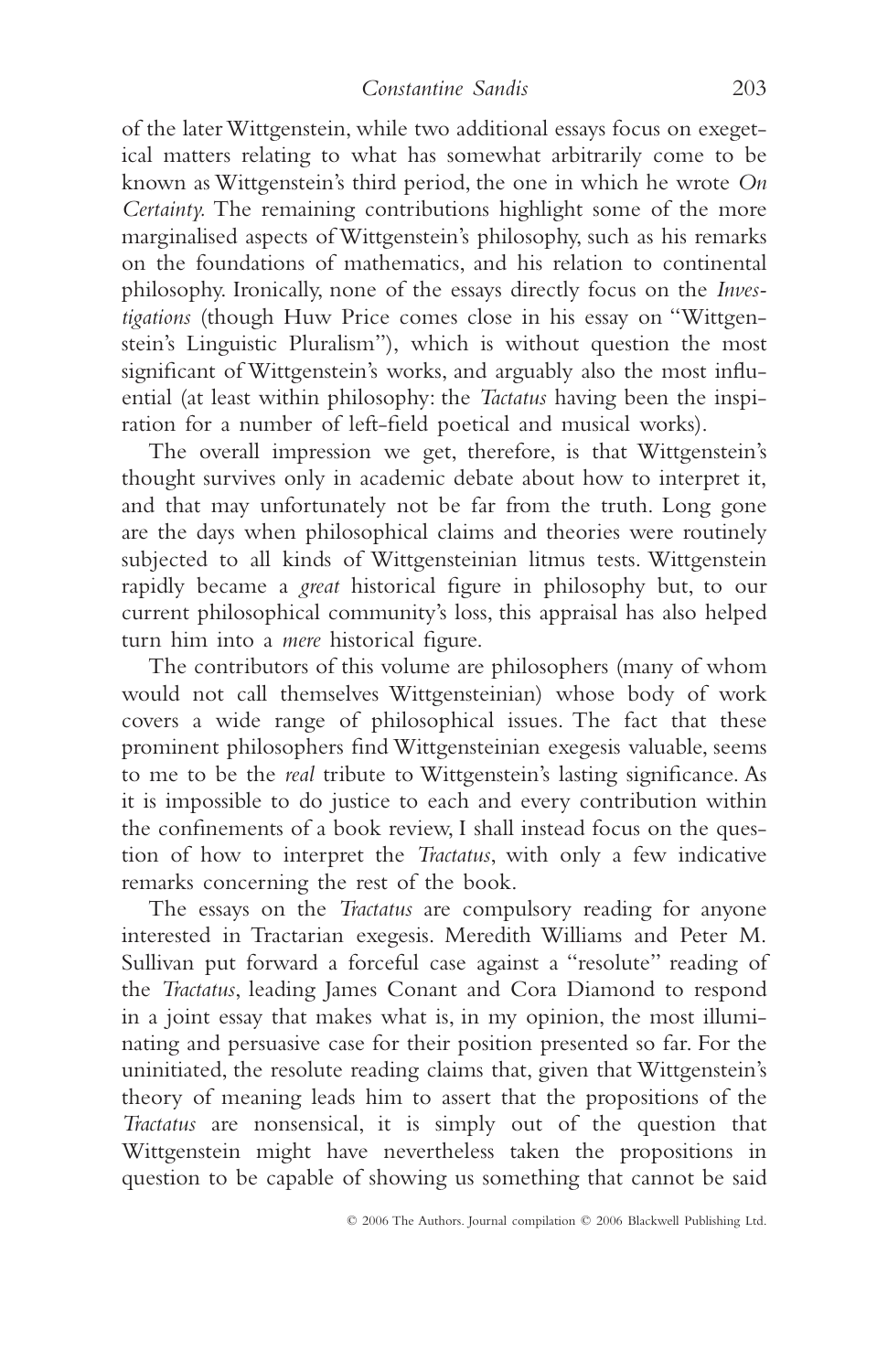(which is how the book has traditionally been interpreted).The main motivation behind the "resolute" reading is the thought that more traditional interpretations (such as those given in the past by Hacker, Kenny and Pears) would appear to lumber Wittgenstein with the fartoo-paradoxical ambition of having "intended his book to convey certain insights, including a theory with the supposed consequence that the insights in question cannot be grasped (there is no such thing as *thinking* them)" (Conant and Diamond, p. 54). To read Wittgenstein in this way, the resolute reading states, is to describe the *Tractatus* as a book with a "big gap in its center" (p. 52), namely the gap of explaining how it is that "the remarks of the book that speak of 'showing' are supposed indirectly to account for the communicative power of the book", if they themselves are supposed to be nonsensical (ibid.) Instead, the resolute reading suggests that Wittgenstein (quite rightly) thought that nonsense was incapable of communicating *anything.* Rather, the nonsensical propositions which make up the book are only meant to *elucidate.* What they are said to elucidate is the fact that they are nonsensical, and the further fact that philosophy largely consists of attempts to say things that cannot be said.

There is something to be said for this reading of the *Tractatus*, but I think that it ultimately fails as a criticism of the traditional view. One worry with the resolute reading is that the distinction between "showing" and "elucidating" which it relies upon seems highly technical. After all, it is not obvious that there is any difference between the claim that the nonsensical propositions of the book *show* that philosophy largely consists of attempts to say things that cannot be said, and the claim that they serve as *elucidations* in that whoever understands them will recognise them as nonsensical. If the resolute reading is to succeed, it must offer explicit criteria for distinguishing between "showing" and "elucidating." The obvious choice is to make a technical distinction between the two terms, reserving "show" for cases where what is said to be shown is precisely what cannot be said and "elucidate" for occasions on which what is said to be elucidated is something that *can* be said (rather than anything which the elucidating propositions were attempting to say). But if what can be elucidated *can* be said, one wonders why the early Wittgenstein did not spend more time saying it, rather than building ladders which have to be thrown away once one has climbed up them. The answer, surely, is that he thought that what his book

<sup>© 2006</sup> The Authors. Journal compilation © 2006 Blackwell Publishing Ltd.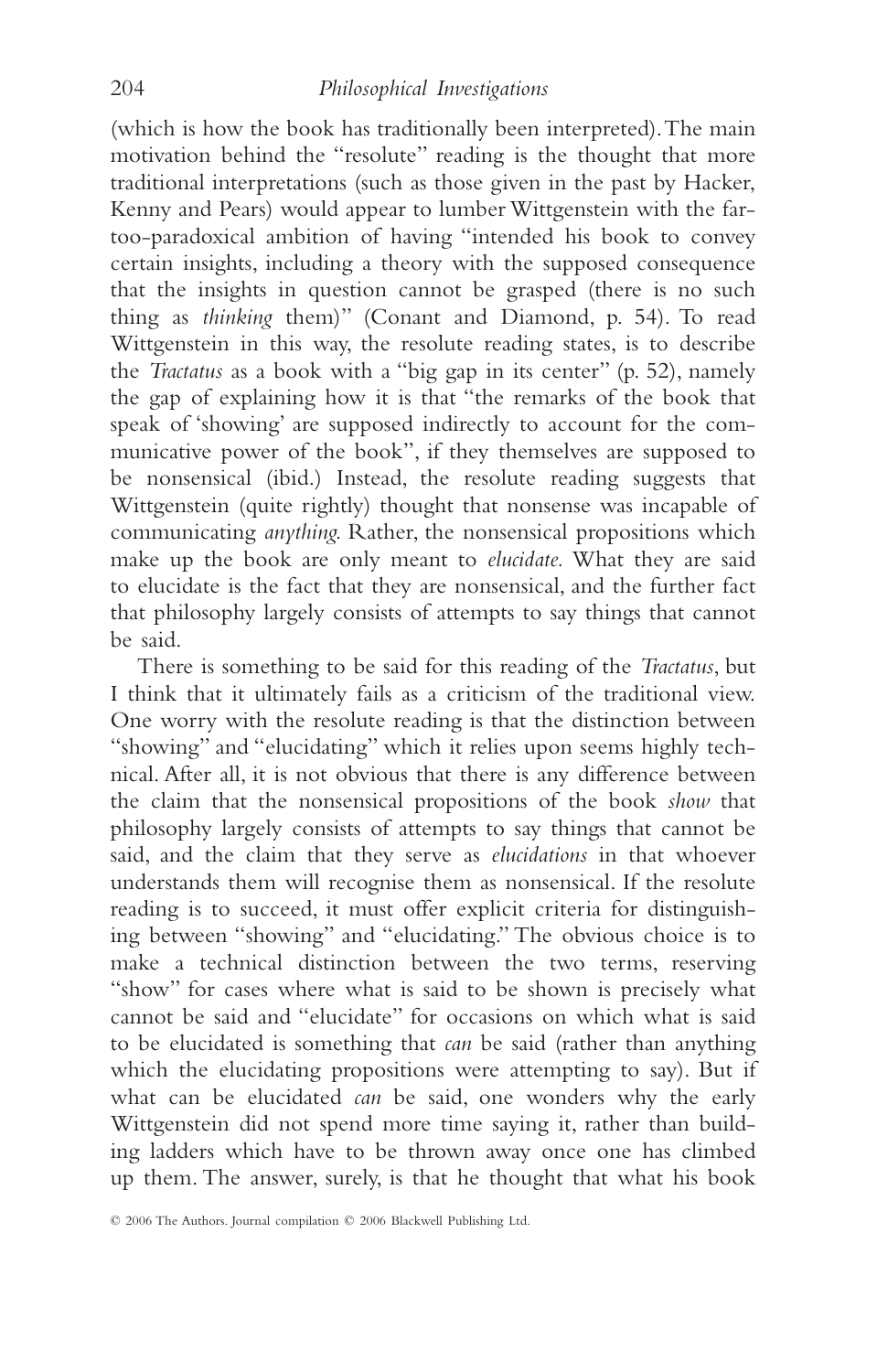was elucidating could *only* be brought to light through the nonsensical propositions of the *Tractatus*. But this suggests that he believed that what was being elucidated could not be said. This brings us to a further problem with the resolute reading, namely its take on Wittgenstein's understanding of ethical propositions. According to Wittgenstein, ethics is an attempt to say what cannot be said. Because we must be silent about what cannot be spoken of, Wittgenstein thinks that the ethical part of his book lies in what he has *not* written. But if it cannot be said, then it cannot be elucidated either; at best, all we can elucidate is that it cannot be said. Yet Wittgenstein took the ethical (unutterable and therefore unwritten) part of his book to be the most important one. It seems to me that the only way to make sense of this fact is by attributing to him the view that things that cannot be said can nonetheless be grasped, yet this is just what the resolute reading is criticising the traditional view for doing. To this end, the resolute reading highlights a distinction between "understanding a proposition" and "understanding a person who utters a proposition," adding that we can understand a speaker who utters a nonsensical proposition and that ethical understanding amounts to understanding people who make ethical propositions. To understand a person, however, often *is* just to understand their tendencies, thoughts and emotions. Wittgenstein claimed to deeply respect the tendency to make claims about what is absolutely valuable, a fact which the resolute reading has trouble making sense of, because there seems to be no reason to respect a tendency to talk mere nonsense.

Paul Horwich's essay "Wittgenstein's Metaphilosophical Development" argues for what he calls a "middle" way between the traditional and resolute readings (p. 109).According to Horwich, the latter readings are right to point out that the early Wittgenstein *rejects* all metaphysical pronouncements, but wrong to think that he thereby views them as being completely nonsensical.That is to say, he is not only using the word "nonsense" to refer to complete gibberish, but also to propositions which contain "intrinsically contradictory concepts", and that it is these propositions which Wittgenstein takes to be able to *show* something that cannot be said (because saying it would involve a contradiction). Horwich's other main claim is that the early and later Wittgenstein do not differ in their views concerning the relation between language and philosophy (viz. that all philosophical propositions involve a misuse of ordinary language and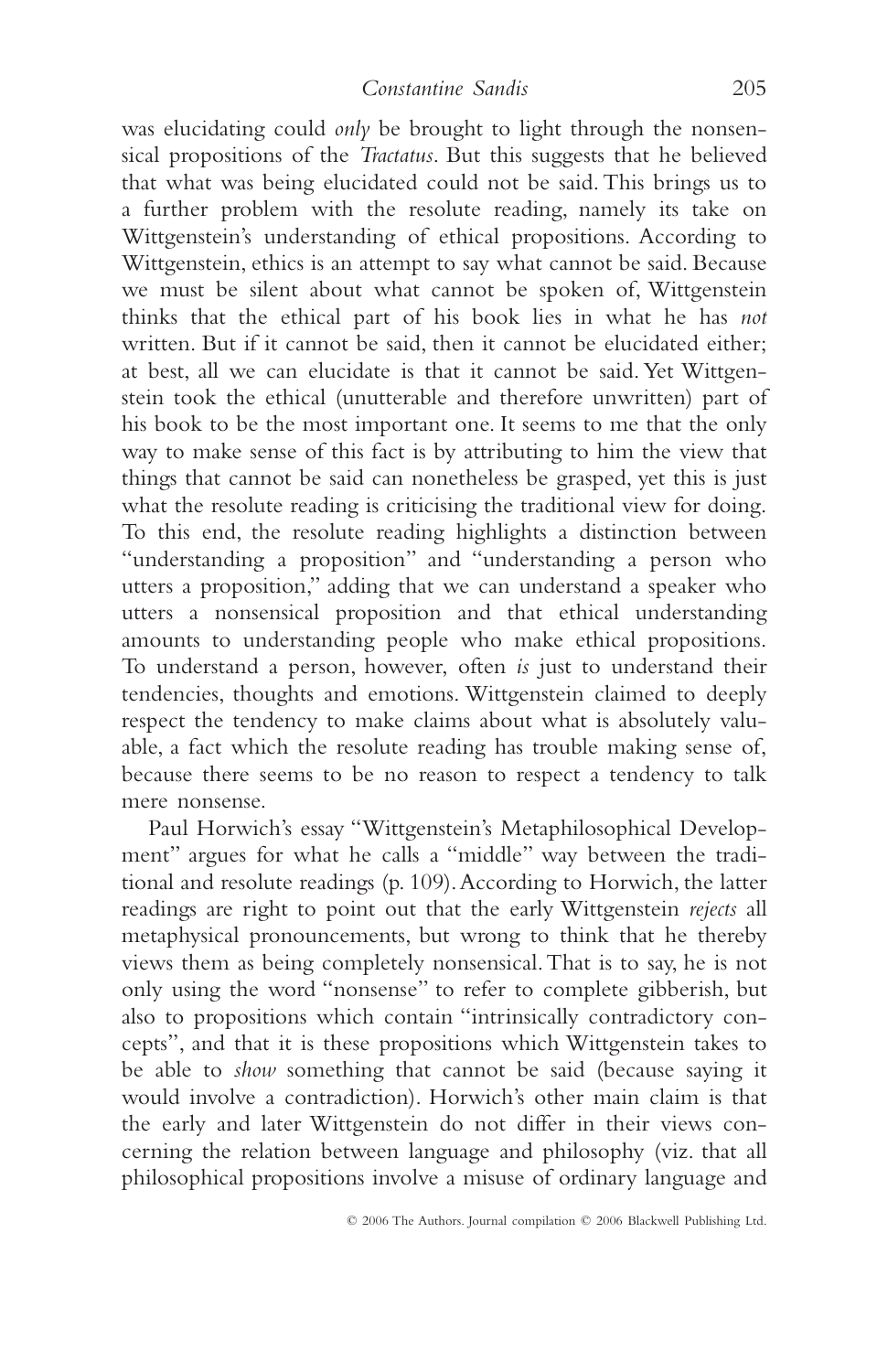are thereby nonsensical), but only in how they regard the nature of meaning from *within* a general meta-philosophical approach that Wittgenstein never gave up. On the face of it, one might think this puts him closer to the resolute camp, but it is worth pointing out that many traditional readings also uphold that Wittgenstein's view of the relation between language and philosophy remained constant throughout both philosophical periods.What they claim had changed was his view of meaning (a point that Horwich does not deny), which in turn affected his philosophical method. Horwich is also closer to the traditional interpretation in allowing that Wittgenstein thought that some "nonsense" could *show* something. But although Horwich is surely right to point out that not *all* the propositions of the *Tractatus* are nonsense (another point on which traditional interpreters can agree with him), and he may even be right to think that Wittgenstein himself did not take each and every one of them to be complete nonsense, it is hard to apply his view to the crucial propositions which Wittgenstein has in mind in 6.5ff of the *Tractatus*, for here he is clearly talking about propositions that express nothing, and in this respect Horwich seems to be wrongly rejecting a reading of Wittgenstein which both of the two competing strands of Tractarian interpretation rightly insist upon.

In his essay,"Wittgenstein's remarks on Gödel's theorem," Graham Priest revisits Wittgenstein's *Remarks on the Foundations of Mathematics*, and makes an admirable attempt to rescue them from the bad press, which they began to receive almost 20 years before their belated posthumous publication in 1978. I cannot agree, however, with the most contentious part of his defence, which requires us to accept that there is nothing wrong with a language that yields purported contradictions such as those which make up the Liar paradox. It is true that the fact that the rules of language allow us to utter such nonsense as "this sentence is false", does not render the entire language useless, but we must not conclude from this that the rules of language themselves *incorporate* contradictions (which is, strictly speaking, inconceivable). Priest writes that "if there is a game that correctly generates sentences of the form A and  $\neg A$ , so be it. Contradictions are true in that language game." (p. 214). But it does not mean anything to say that a contradiction can be true. What we should say is that sentences of the form "A and  $\neg$  A" (assuming they are not using "A" in two different senses etc.) are meaningless, and therefore neither true nor false. Priest acknowledges that

<sup>© 2006</sup> The Authors. Journal compilation © 2006 Blackwell Publishing Ltd.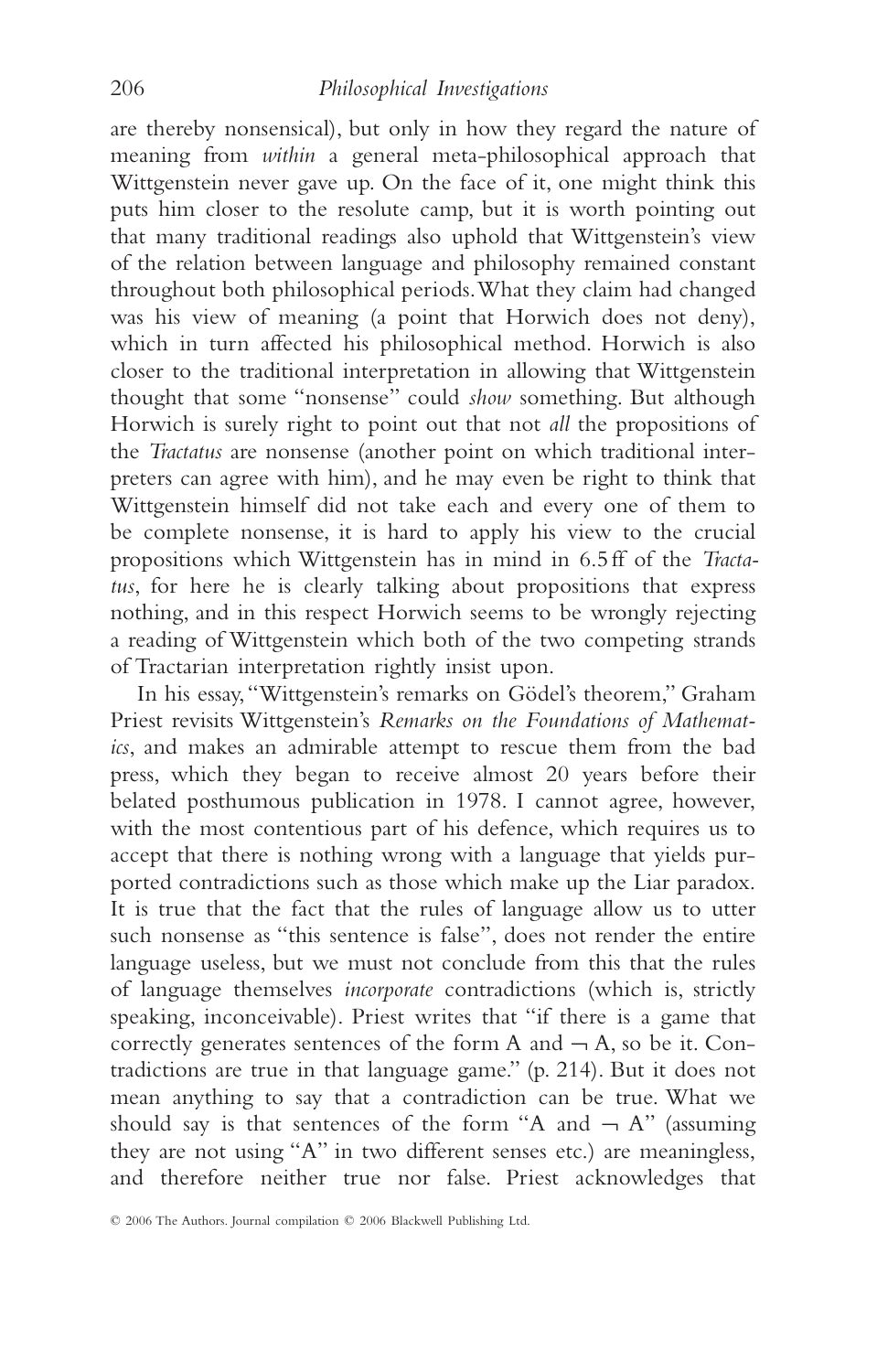Wittgenstein was drawn to such a view, but claims that he also seems to have allowed that language can legitimately *yield* contradictory propositions. From this, he infers that Wittgenstein believed (rightly, in Priest's view) that contradictions can be both true *and* false, whatever that may mean. But Wittgenstein never says such a thing; all he says is that the fact that contradictions have no use in language is no reason to think that any language which *yields* them is itself useless. But "yield" is an ambiguous term, and one would have to take a closer look at the context before drawing such radical interpretations.

In other essays, Jim Hopkins writes about how it is that mere signs can come to life (i.e. acquire a meaning), and Huw Price tries to make sense of what he calls "Wittgenstein's linguistic pluralism" (roughly the common sense view that language has multifarious uses), by connecting it to more mainstream ideas in the philosophy of language (from Frege to McDowell), including an insightful contrast with Brandom's pragmatic approach to meaning. Laurence Goldstein and Pirmin Stekeler both focus on Wittgenstein's influences (from Kant to Russell) and try to spell out just where Wittgenstein's originality lies (Stekeler sees him as extending a Kantian lesson, whereas Goldstein more plausibly argues that his originality lies with the method he develops in rejecting his earlier work and that of the philosophers [such as Frege and Russell] who had informed it), though it must be said that Goldstein seems to allow for less continuity between the *Tractatus* and the *Investigations* than even the most conservative of standard interpretations would allow.

Finally, Michael Williams and Crispin Wright discuss Wittgenstein's epistemological views. Williams' insightful paper appeals to Wittgenstein's deflationary view of truth, in order to ease the tension between the latter's claim that basic certainties are neither true nor false (but rules of some kind) and his claim that they are true in the sense that we can be certain of them. There is much that the Wittgensteinian interested in epistemology can learn from this rich and subtle paper. By contrast, Wright's paper on when we are entitled to claim we know something, goes completely against the spirit of *On Certainty*, endorsing (and attributing to Wittgenstein) the thought that when we conduct experiments we ideally ought to check that the materials exist (rather than just assume that they do) and concluding that all our claims to epistemological entitlement are risky!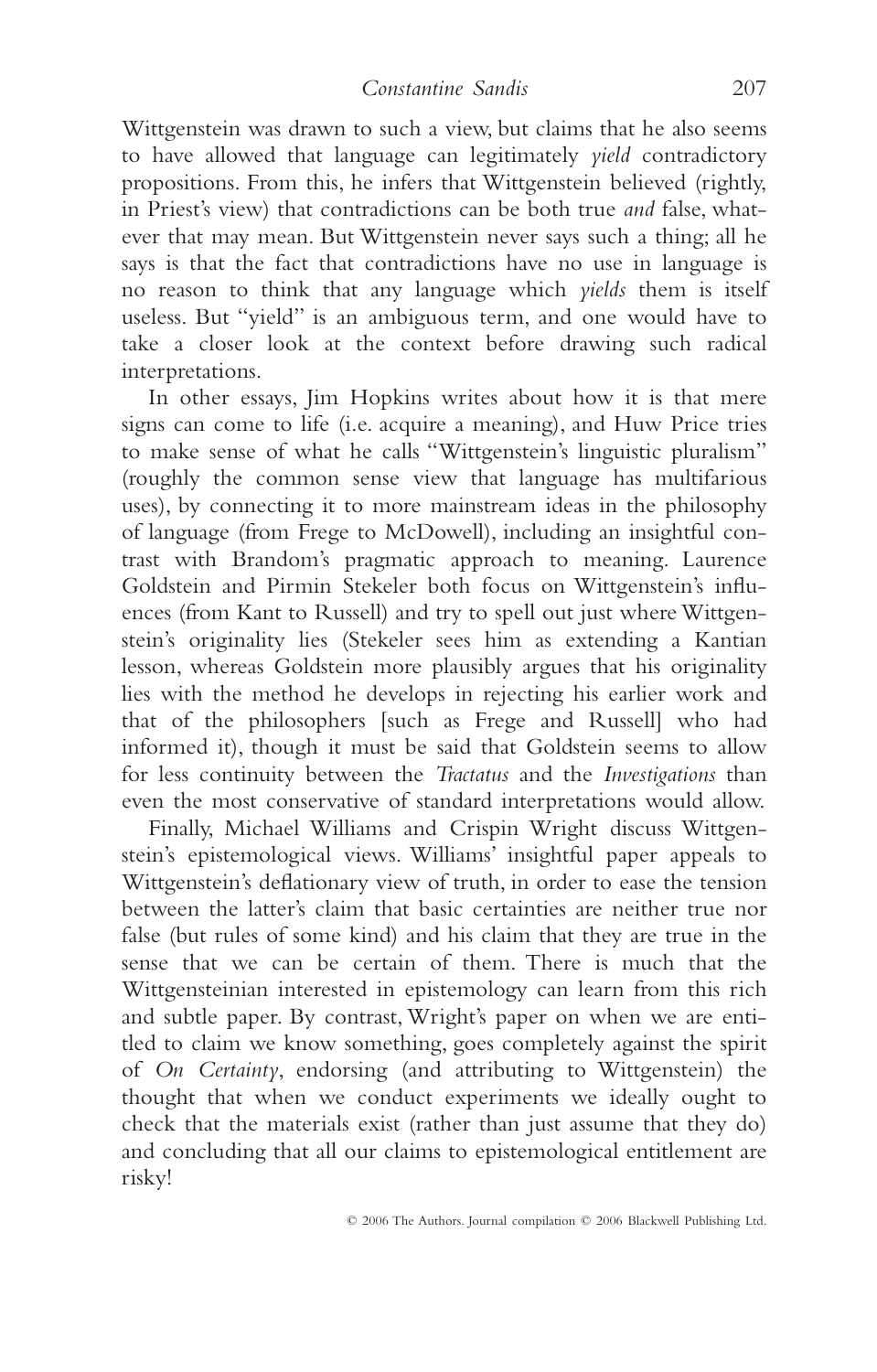Such misrepresentations aside, the editors have done a good job of putting together a valuable collection of papers, many of which will no doubt become required reading for anyone seriously interested in Wittgensteinian scholarship.

*Oxford Brookes University* Harcourt Hill Campus *Oxford OX2 9AT csandis@brookes.ac.uk*

Peter B. Lewis (ed.), *Wittgenstein, Aesthetics and Philosophy* (Aldershot: Ashgate, 2004). 255 pp., price £,49.50.

Ole Martin Skilleås, *University of Bergen, Norway*

This third volume in Ashgate's Wittgensteinian Studies series collects 12 papers on the themes suggested in its title, and is subdivided into four sections. The contributors are prominent philosophers working in aesthetics, and they are all in different ways informed and inspired by Wittgenstein. In this review I shall only have space to focus on one essay from each section, but all will be mentioned.

The first section is called "Tradition, Theory and Practice," and contains only two essays. Kjell S. Johannessen's "Wittgenstein and the Aesthetic Domain" is well chosen as the first essay of the collection. This fine essay is, however, in conflict with the editor's claim in the introduction that the essays are all previously unpublished, because Johannessen's essay was published in *Nordisk Estetisk Tidsskrift* in 2000, but then in his native Norwegian. Lewis does a service to the vast majority of aestheticians who do not read Norwegian because Johannessen carefully assesses the various sources to Wittgenstein's views on matters aesthetic, with particular emphasis on his two series of lectures on aesthetics in 1933 and 1938. The author is adept at analysing Wittgenstein's usage of the term "aesthetic" in his various writings, and he particularly emphasises

<sup>© 2006</sup> The Authors. Journal compilation © 2006 Blackwell Publishing Ltd.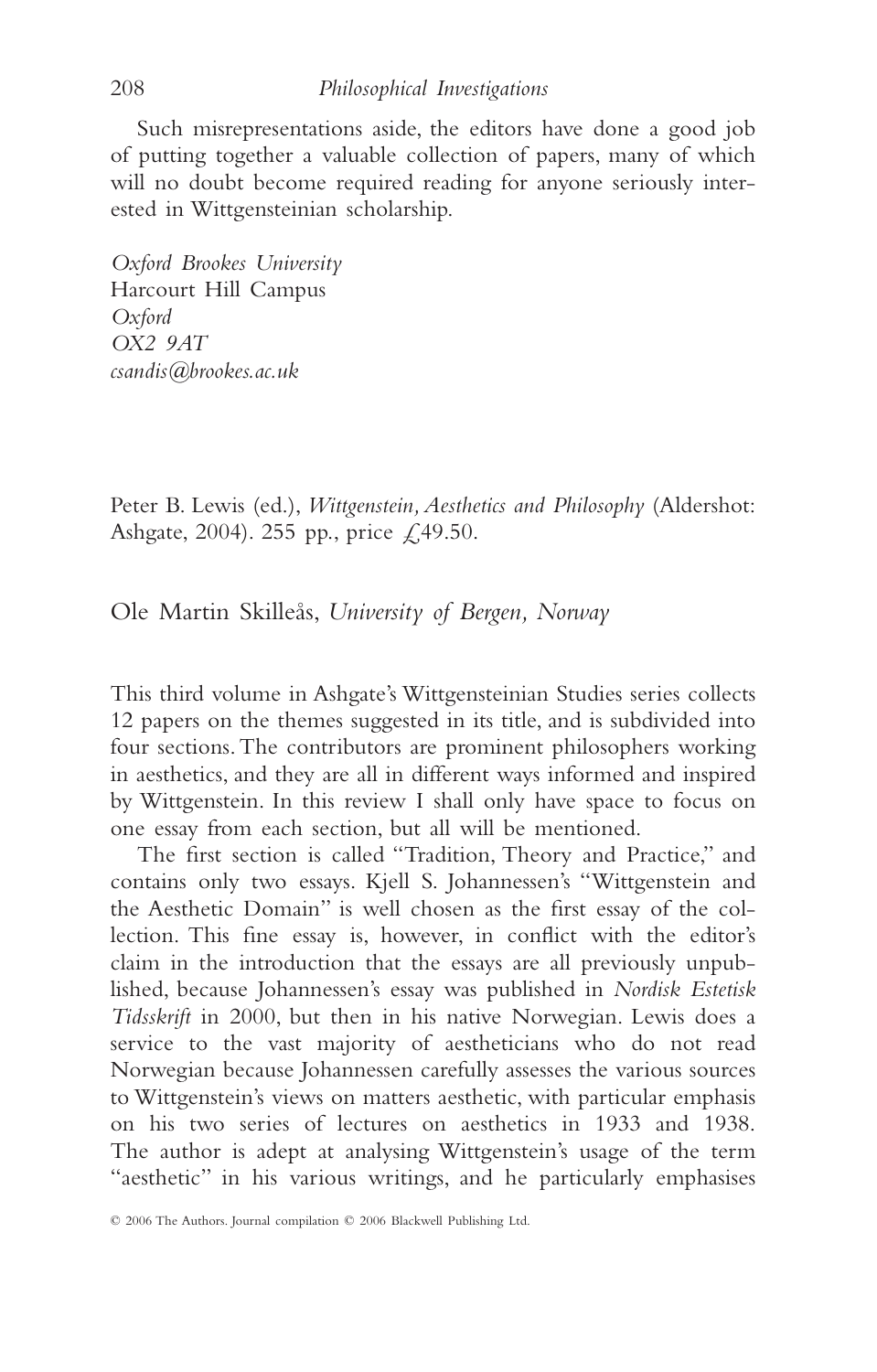Wittgenstein's writings on the role of language in our direct interactions with works of art.

Terry Diffey, in "Wittgenstein, Anti-Essentialism and the Definition of Art," goes back to the early debates inspired by Wittgenstein, relating to the possibility of defining art, and finds them wanting. However, his highly relevant main question is what, in the light of these attacks on the essentialist definitions of art, justifies there being a philosophy of art?

The second section is called "Criticism, Rules and Judgement." In "Rules, Creativity and Pictures: Wittgenstein's *Lectures on Aesthetics*" the late David Novitz picks up a theme from Wittgenstein's lectures of 1938 about the tension between Wittgenstein's emphasis on rules in art and artistic creativity, while Mark W. Rowe in his excellent paper, "Criticism Without Theory," writes about the nature of criticism, and how the peculiarities of criticism has been so thoroughly misunderstood by analytical philosophers. Daniel Taylor's book *Explanation and Meaning* is the main example. A few scattered remarks from Wittgenstein is all there is about this issue, but Rowe brings in Cavell and others to make a compelling case for turning criticism into a theory-free zone. A fundamental insight is that abstract accounts of how critics proceed is at variance with how they actually proceed, and in my opinion a source for this is that many aestheticians have made the mistake of presuming that how critics present their views is also how they arrive at them.

The first section of Rowe's essay concerns how critical discourse is mainly about guiding perception, and that a good interpretation is one which changes how we see the artwork. A successful interpretation is often one which "removes the thick glaze of familiarity," and he makes a case for seeing this mode of interpretation as an instance of "seeing aspects." It is also to Rowe's credit that he argues that this critical procedure of comparing, prompting, emphasising and goading with the view to changing someone's experience is not confined to arguing about  $art - it$  is also how we reason about the ends of morality."Our perceptual *Lebenswelt* is already structured, interpreted and imbued with value – with our wants, beliefs, memories, myths and theories. To adjust this whole interpretative set by means of critical reasoning is to make it seem ... that the world itself had fundamentally changed its nature. . . . Convincing us to modify one of our value-judgements can have ramifications through the entire system" (pp. 82–83).Wittgenstein's observations show how our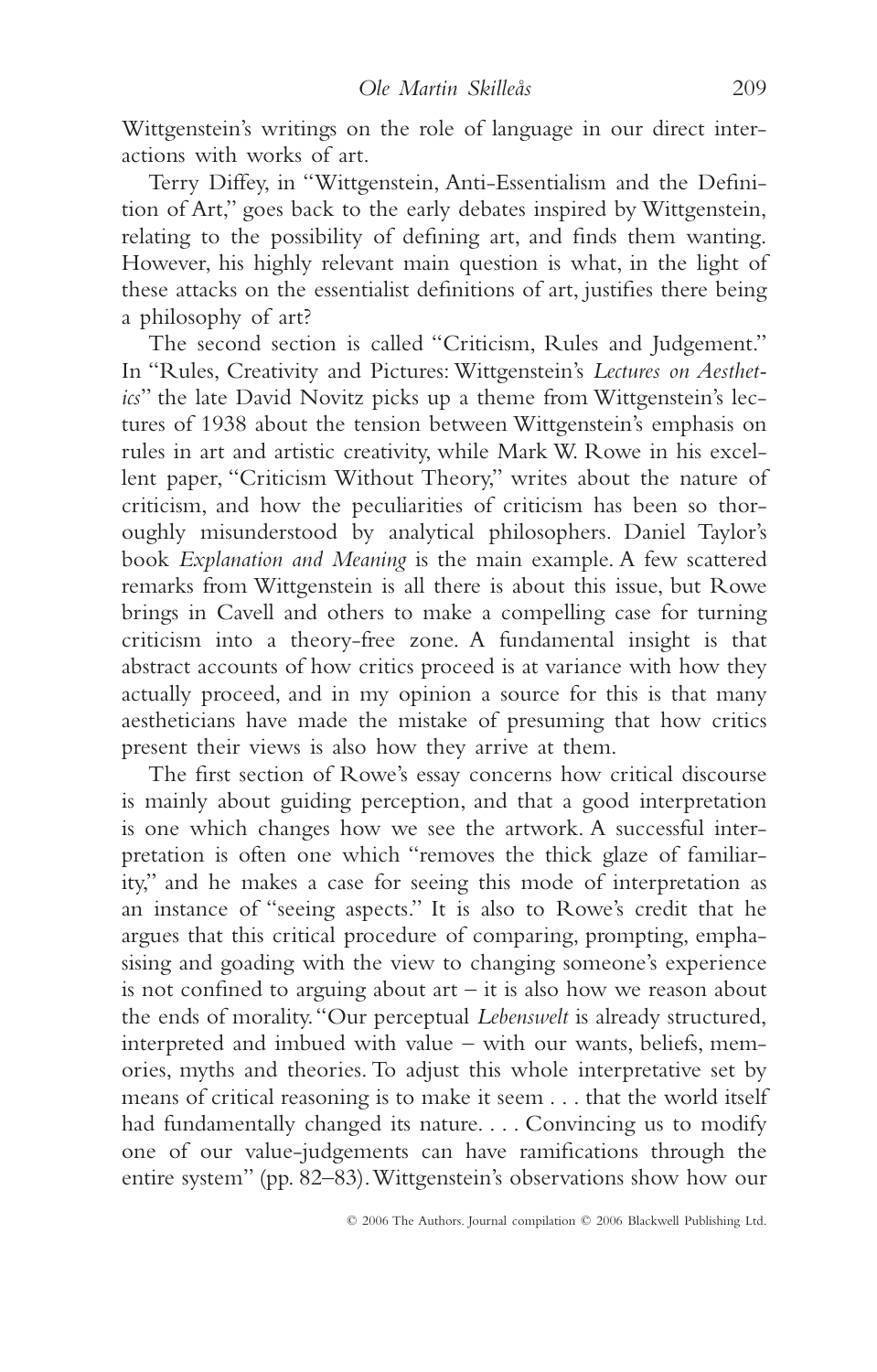wants, tastes and aspirations can be reached by rational criticism, and makes sense of those kinds of thought and talk where we are not providing information or drawing inferences from it.

Critical reasoning is not something over and above perception, but it becomes part of it. It highlights what is important, and plays down the inessential, and thus structures our view of the world. Rowe's essay makes some questions pertinent: does a training in critical reasoning in the context of artworks enhance this ability in other contexts such as moral philosophy? In other words, can interpreting art make us better people? I doubt it, not least because art critics and academics working in the arts do not appear to be better people than others. It may, however, explain why some works of art can make people see how they have gotten their life priorities wrong.

Similarities in aesthetic and moral arguments are also discussed in the last essay in this section. In Lars Hertzberg's "On Aesthetic Reactions and Changing One's Mind" the traditional picture of seeing changing one's mind as an internal process is challenged: "since it is through my actions that my beliefs and desires are determined as what they are, there is no sharp line between discovering, through my reactions, what I really believe, and coming, through this situation, to believe something new" (p. 98).

In the third section, called "Music, Language and Performing Art," three prominent philosophers discuss issues relating to Wittgenstein's views on music. Graham McFee in "Wittgenstein and the Arts: Understanding and Performing" is another thinker who uses Wittgenstein's views on language as a challenge to current orthodoxies in the philosophy of music, while Bob Sharpe in "Wittgenstein's Music" is rather acerbic when it comes to Wittgenstein's tastes in music. However, the main thrust of his argument are the three roles music plays in Wittgenstein's philosophy, and some of this material will be familiar to readers of his book *Music and Humanism*.The first role is the analogies Wittgenstein makes between understanding music and understanding language, and the third that the decline Wittgenstein perceived in music was emblematic of a decline in culture. The second role that music plays in Wittgenstein's philosophy relates to how music is expressive, and to music's relationship with gestures. Sharpe's discussion of these interesting matters is nuanced and convincing, and he pays tribute to the next contributor in this section, Oswald Hanfling. The latter's "Wittgenstein on Music and Language" operates in much the same terrain as Sharpe,

<sup>© 2006</sup> The Authors. Journal compilation © 2006 Blackwell Publishing Ltd.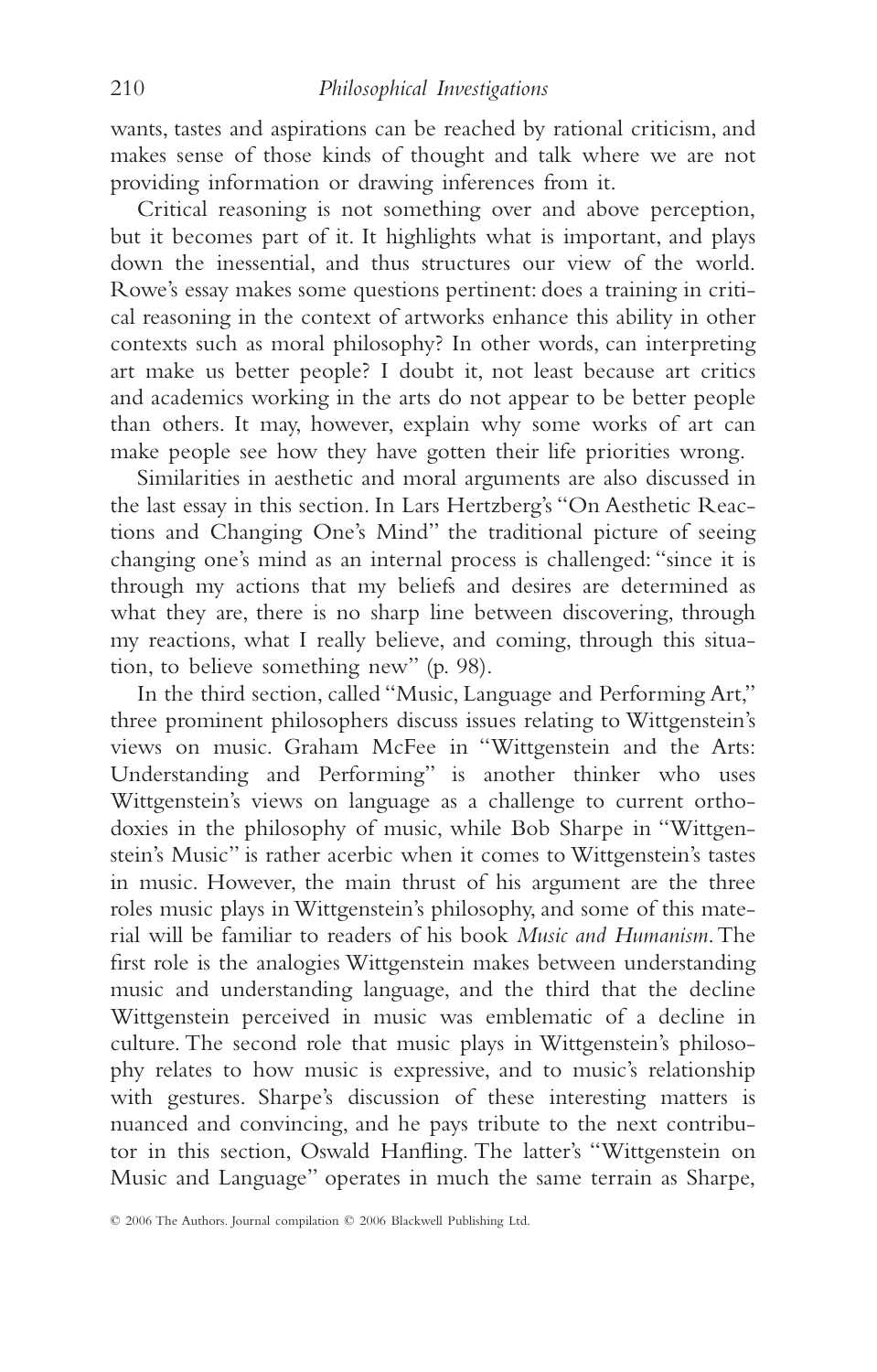but with different emphases and conclusions. I should stress that the three essays in this section are of no lesser interest to all readers interested in Wittgenstein's philosophy, than the other contributions in this collection.

The final section on "Literature, Ethics and the Self" opens with Carolyn Wilde's "Ethics and Aesthetics are One" where she explores what Wittgenstein could have meant by his famous statement in *TLP* 6.421, while the late Ilham Dilman in "Fiction and Reality in the Arts" contrasts the languages of art and of information.

Ben Tilghman, in "Literature, Human Understanding and Morality," asks how we are to make sense of artistic creations that are no longer in tune with our own moral sentiments. The background is Wittgenstein's remarks in his *Philosophical Investigations* that even with a mastery of a given people's language, we may be unable to "find our feet with them." Tilghman claims that it is close to impossible to identify with Oedipus, because we cannot have an empathetic appreciation of his concern. The ancient Greeks' beliefs about the causes of plague and how it may be cured is out of reach for us, and hence we cannot empathise with him. His conclusion is that there is an important parallel between understanding people and understanding literature, and that there is a sense in which we cannot find our feet with Oedipus. I suspect, though, that Tilghman is overstating his case. His parallel between understanding people and understanding literature is, I think, important, but it is not impossible for us to identify with Oedipus even though we do not share his and his culture's beliefs concerning plague and purification. An important task of literary scholarship is to make known to us the information we need to understand the social and historical contexts of literary works. This information may be required in order to appreciate the aesthetic features of such works, but such appreciation is not dependent on sharing the beliefs of the protagonists. Fear and pity does not rest on a shared mindset, as the continued appeal and interest in Sophocles' plays shows.

Finally, Gary Hagberg in "'The Self, Thinking': Wittgenstein, Augustine and the Autobiographical Situation" takes issue with the far from uncommon belief that Wittgenstein's views were close to behaviourism. Rather, Hagberg claims, by looking more closely at the autobiographical situation, the self thinking about the self, we see more clearly that both "the self" and "thinking" are better understood as tools than as names for instances or processes.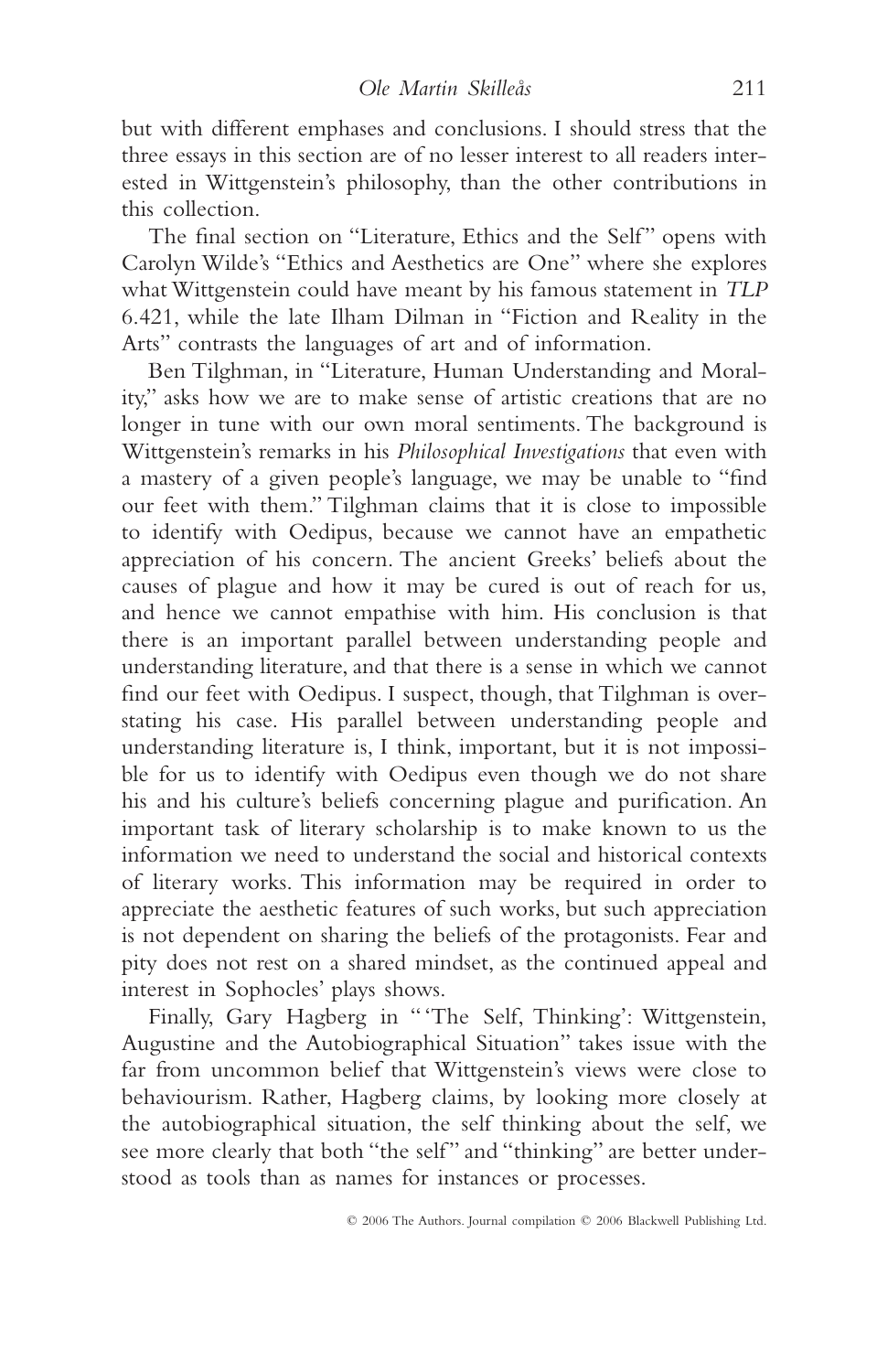The price of this fine collection is forbidding for all but the most dedicated, so my suggestion is that you get your library to order a copy immediately.

*Department of Philosophy University of Bergen Sydnesplassen 7 NO-5007 Bergen Ole.skilleas@fil.uib.no*

D. Z. Phillips, *The Problem of Evil and the Problem of God* (London: SCM Press, 2004). xxiii + 280, price  $\mathcal{L}$ , 19.99 pb.

Patrick Sherry, *Lancaster University*

Professor D. Z. Phillips has developed his thinking about the problem of evil in a number of essays, but this book gives his fullest and most mature treatment so far. His purpose is to undermine what he calls "our problematic inheritance," i.e. the way of setting out the problem long accepted both by theodicists like John Hick or Richard Swinburne and by their opponents, and to develop instead "a neglected inheritance," i.e. a line of thinking inspired by Kierkegaard, Simone Weil and Wittgenstein.The latter three writers have influenced a lot of Phillips' work, but here they are joined by Rush Rhees, whose posthumous writings are quoted often and sometimes at great length (one quotation is nearly two pages long).This line of thinking looks askance at theories here, and denies that there is a distinction between the logical and the existential problem of evil, for according to Phillips, anything said about evil in the name of logic must be answerable to the reality of evils people suffer. What is called by William Rowe and others the "evidential" problem is not mentioned as such, and is to be subsumed, I take it, under the logical problem.

The two "inheritances" mentioned correspond to the two parts of the book, which are separated by an "interlude" which takes stock of the situation so far. Certain themes, however, recur throughout

<sup>© 2006</sup> The Authors. Journal compilation © 2006 Blackwell Publishing Ltd.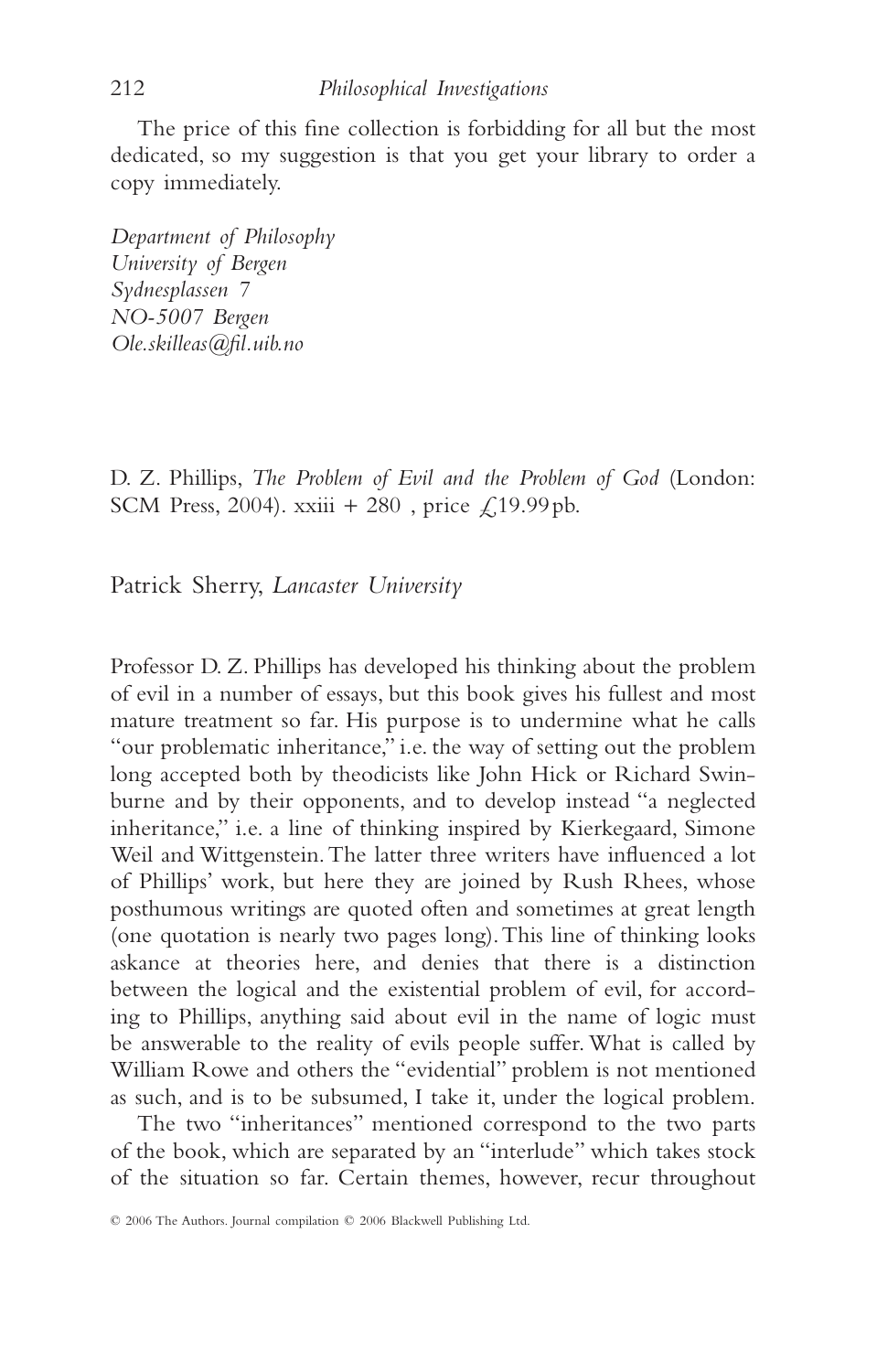the book: that propositions derive their meaning from their contexts – hence Philips' emphasis on activities, forms of life and surroundings; that God is not a member of the same moral community as we are (albeit One for whom we have to make exceptions sometimes); and attacks on consequentialism and instrumentalism, i.e. the tendency to assume that in principle one could justify something like the Holocaust in terms of its effects or of some goal, a tendency which Phillips discerns among both theodicists and their opponents.

A lot of Part I will be familiar to anyone who has read Phillips' previous writings on the subject, or his *Death and Immortality* (relevant to eschatological solutions to the problem). On the whole, he performs a very successful hatchet job on his opponents, especially in Chapter 3, which is a long catalogue of the failings of the most common arguments of theodicists. Occasionally he is a bit too quick. Thus he dismisses the argument that evils may be the opportunity for character development, because he thinks that to actually seek such a development is itself a defect in people. He goes on to mention H. D. Lewis' reply to him, that we are discussing God's reason for acting here, not our own; but then retorts that this is to make God morally inferior to us, and in any case theodicies are for our benefit, so that once we know God's purposes, our motivation will be affected (pp. 57–58). But this seems to miss Lewis' point that God's working for our moral development is of a different order from our self-consciously seeking it; and surely we should be concerned in the first instance with the truth of arguments, rather than their possible harmful effects on people. I think that Phillips makes a better case in the ensuing section, on the "evils are opportunities for moral responsibility" gambit.

Part II is, I think, much more impressive than Part I: there is less knock-about stuff. Here Phillips develops his own views further than previously, and presents a profound and powerful *religious* response to the problem. His text is enlivened with examples from the works of Samuel Beckett, Primo Levi, Thomas Mann and other imaginative writers. He is especially eloquent in his discussion of our "eternal covenant" with God, i.e. a covenant that is not dependent on any particular outcome and which reveals what it is to serve God at any time, and on the nature of sacrifice. As regards the latter, he explores the idea of making one's life a sacrifice to God in terms of approaching his reality by participating in his Spirit, in love and forgiveness.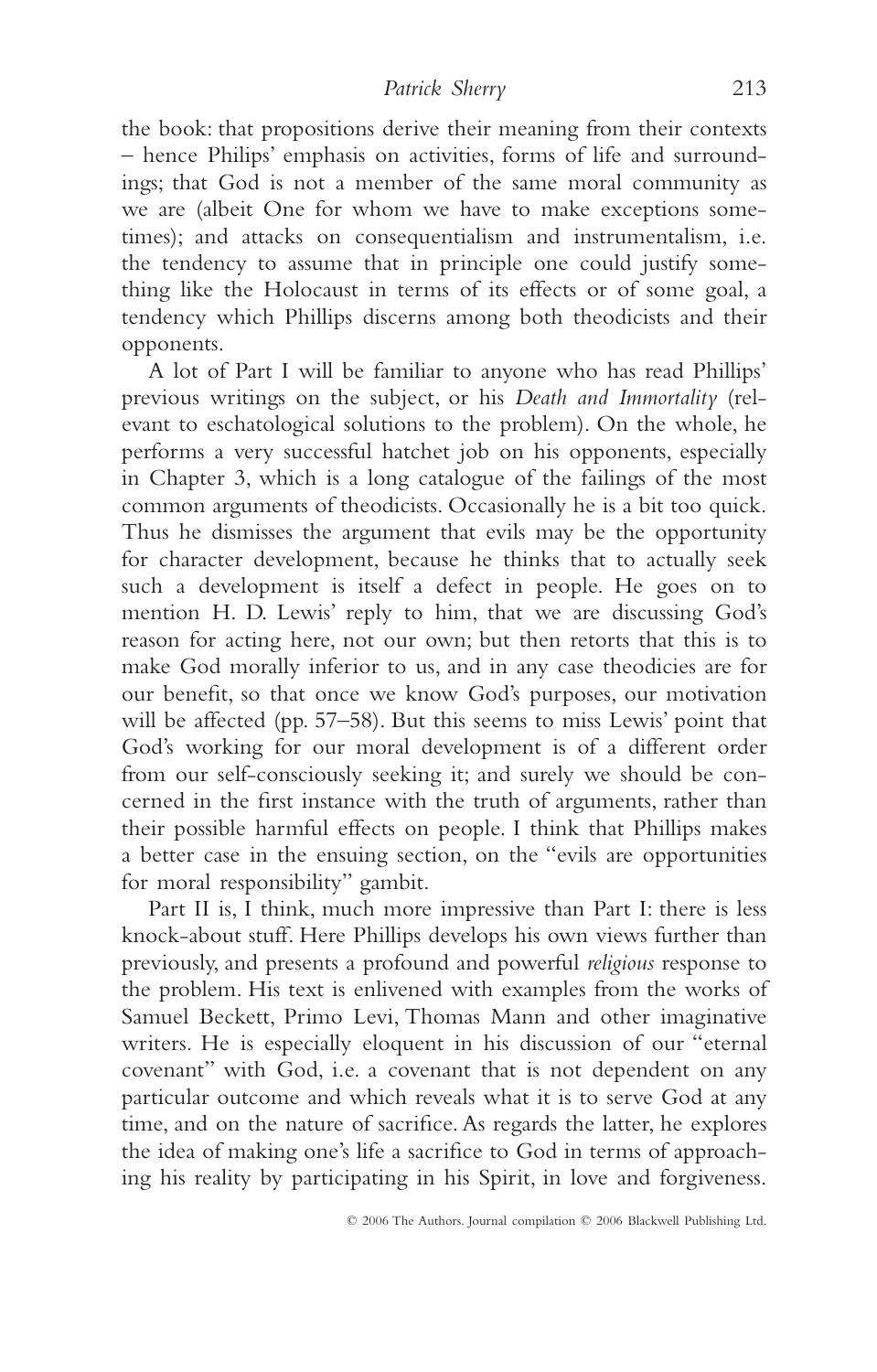I find that I still have difficulties with Phillips' own position, moving and profound though it is. He rightly argues that a lot of philosophical talk has lost sight of its religious roots, e.g. in its theorising about God's omnipotence and omniscience.Yet he himself is very selective about what is to count as genuine religion, and thus makes himself vulnerable to the charge of elitism. His insistence that God is not a member of the same moral community as we are makes it unclear how far we can seek to imitate Him ("Be merciful, even as your Father is merciful"). He is right to attack anthropomorphism here, but risks ending up in agnosticism about God's nature; he does not discuss the traditional mediating position of analogy. Likewise, his zeal to attack those who appeal to a life after death as offering compensation for suffering in this life, and who thereby think in terms of what he calls "external" rewards and punishments, leads him away from much popular religion, as he recognises. More seriously, however, it leads him to ignore other eschatological considerations, e.g. Julian of Norwich's idea that in the life to come we shall see the true reason why God has done or permitted things, and Kant's and Hermann Cohen's view of eternity as infinite perfecting. He quotes Wittgenstein's question "is some riddle solved by my surviving forever?" (*Tractatus* 6.4312), but not his later comment mentioned in Norman Malcolm's memoir, that the notion of immortality can acquire a meaning through one's feeling that one has duties from which one cannot be released, even by death.

My suspicion that Phillips is trading on traditional religious language is especially aroused by his treatment of Creation, which may well be the Achilles' Heel of the book. His discussion is surprisingly brief, considering that the problem of evil is closely related to the idea of a Creator God. Phillips approaches the topic through a discussion of divine self-emptying and abdication (there is a howler on p. 179, when he says that God is depicted as naked in Michelangelo's picture of the creation of Adam), and tells us, "To believe in a Creator *is* to believe in the givenness of life as a grace" (p. 183). Not that there is anything in the contingencies of life that *makes* people react thus, or leads us to think they *have* to do so; it is just that they *do* respond in that way. Now one might take this position in the weak sense that people recognise that many good things in life come without their working for or acquiring them, and so they feel wonder or gratitude. But Phillips means more than this, it seems, for on the next page he elucidates the religious response as involv-

<sup>© 2006</sup> The Authors. Journal compilation © 2006 Blackwell Publishing Ltd.